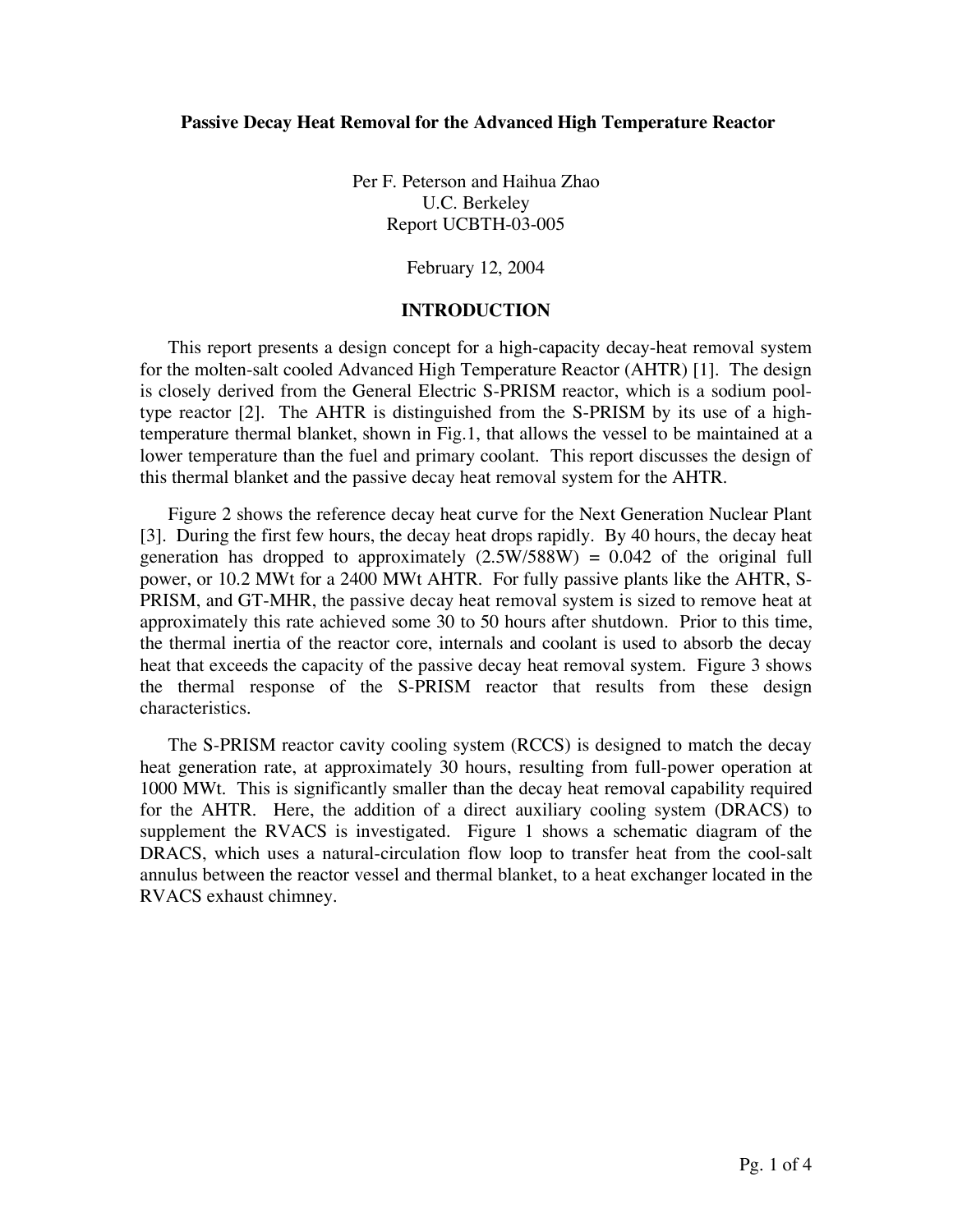

Fig. 1 Schematic of combined RVACS and DRACS system for the ATHR.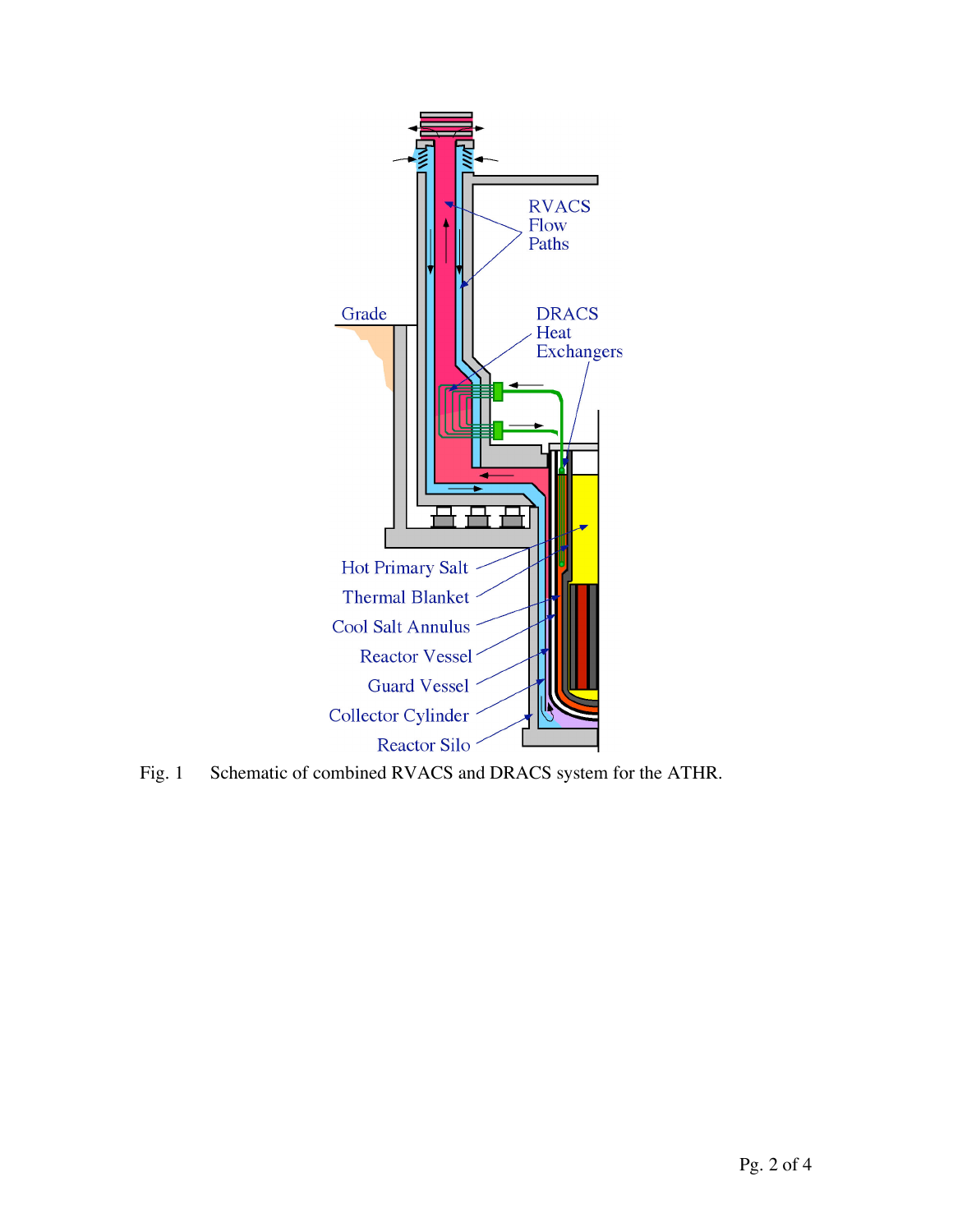

**Fig. 2** NGNP equilibrium decay heat curve for a single standard fuel block after 417 EFPD at an average fuel block steady-state power level of 0.588 MWt ([3], pg. 59).

.



**Fig. 3** S-PRISM passive cooling system reaches peak temperature at 30 hours, with very small temperature gradients in the vessel due to convective heat transfer by the sodium.